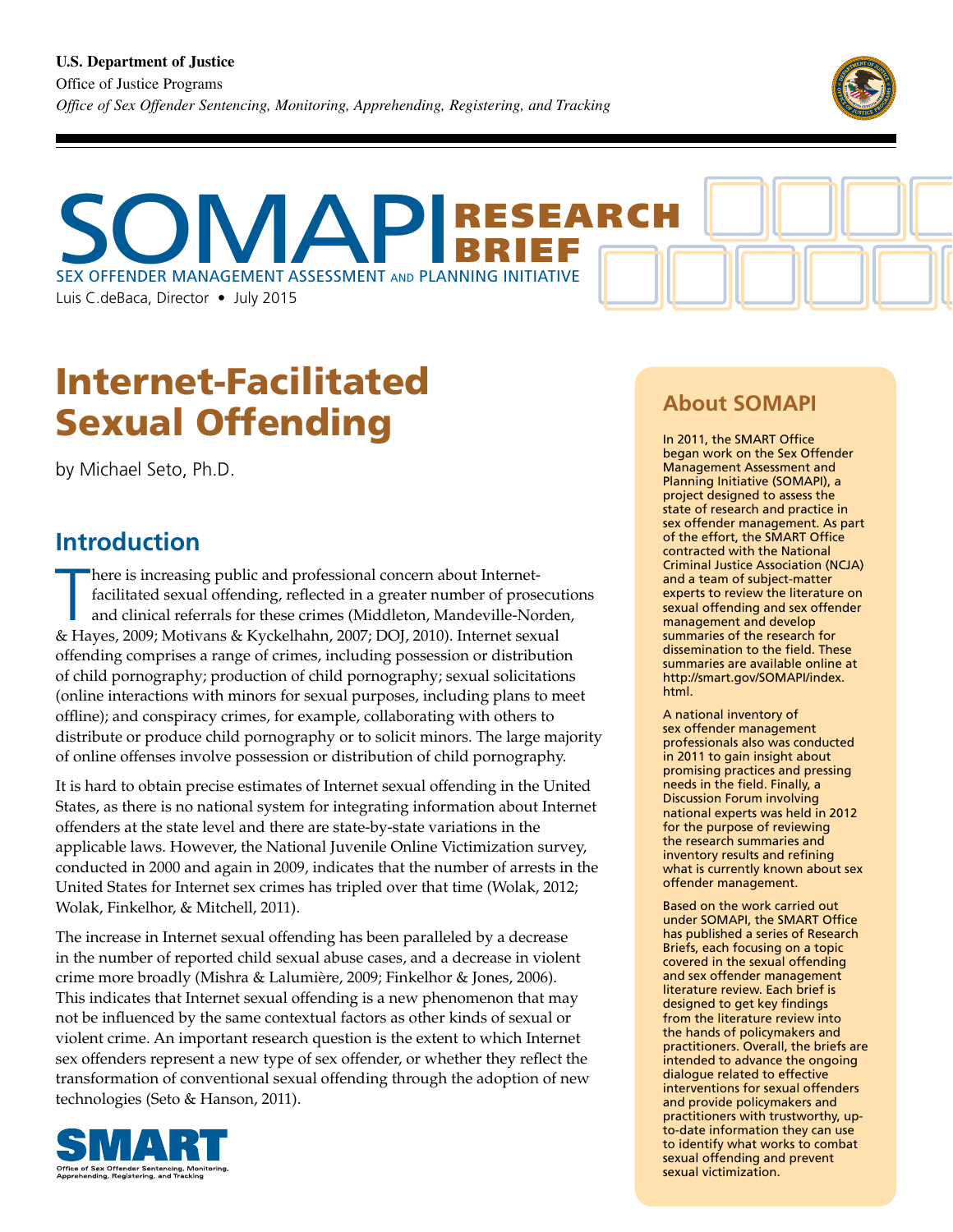This brief addresses Internet-facilitated sexual offending. It summarizes what is scientifically known about the topic and identifies policy implications, knowledge gaps, and unresolved controversies that emerge from the extant research and that might serve as a catalyst for future empirical study.

## **Summary of Research Findings**

#### **Offender Motivations**

#### **Sexual interest in children**

Many, but not all, Internet offenders are motivated by a sexual interest in children. This has been demonstrated in a recent study showing that the majority of Canadian child pornography offenders assessed at a sexual behavior clinic showed more sexual arousal (assessed through penile plethysmography responses in the laboratory) to children than to adults and, in fact, showed a stronger relative response than do offenders with contact victims (Seto, Cantor, & Blanchard, 2006). The relationship between child pornography offending and pedophilia is sufficiently robust that child pornography use has been included as specific behavioral evidence in the proposed revision of the psychiatric diagnostic criteria for pedophilia, defined clinically as "persistent sexual attraction to prepubescent children" (www.dsm5.org; Seto, 2010).

#### **Sexual interest in adolescents**

In addition, research by the Crimes against Children Research Center suggests that solicitation offenders target young adolescents, typically between the ages of 13 and 15, which would not be consistent with the clinical diagnosis of pedophilia (because many of the adolescents involved would be showing some signs of sexual and physical maturation) (Wolak et al., 2008).

Briggs and colleagues (2011) have suggested that there is a distinction between fantasy-driven and contactdriven solicitation offenders. The former group engages in online activities (such as sexual chat, exchange of pornographic images, or exhibitionism via Webcam) that are gratifying in and of themselves, often resulting in orgasm while online, but are not interested in or likely to commit contact sexual offenses against children. The latter group, in contrast, engages in online activities in order to arrange real-world meetings; their online activity is more directed towards meeting offline and

shorter in duration than the online interactions of fantasy-driven offenders. Given the small sample size (30 contact-driven and 21 fantasy-driven offenders) and exploratory nature of this study, more research is needed to determine if this distinction between solicitation offenders is valid and meaningful.

For cases resulting in actual meetings between an adult and a minor, sexual contact typically occurred on multiple occasions (Wolak et al., 2008). Solicitation offenders may have more in common with statutory sex offenders—who have sexual contacts with minors who agree to the interactions but are below the legally defined age of consent—than they do with pedophilic offenders who target young children.

#### **Contact Offending History**

In a recent meta-analysis (an analysis combining the results of many evaluations into one large study with many subjects), Seto and colleagues (2011) reviewed available studies and identified 21 samples of Internet offenders (a total of 4,464 mostly child pornography offenders, although some samples also included solicitation offenders) with information about their contact offending histories. On average, 1 in 8 online offenders had an official criminal record for contact sexual offending. In the six samples with self-report data, a little over half (55 percent) admitted to a history of contact sexual offending, usually as a result of clinical involvement and/or polygraph examination. Therefore, the established risk measures that are available for contact sex offenders may not apply to the Internet population. Further research is needed to identify the factors that distinguish those who have committed hands-on offenses against a child from those who do not commit such offenses. This empirical knowledge would advance the understanding of the risk of recidivism and the relationship between online and offline offending.

#### **Contact Offending in the Future**

Seto and colleagues (2011) also reviewed recidivism rates from nine samples of Internet offenders (2,630 online offenders) followed for an average of slightly more than 3 years. They found that 4.6 percent of Internet offenders committed a new sexual offense of some kind during this time period, with 2 percent committing a contact sexual offense and 3.4 percent committing a new child pornography offense; some offenders committed both types of crimes. Although the followup times are relatively short for this kind of research, and recidivism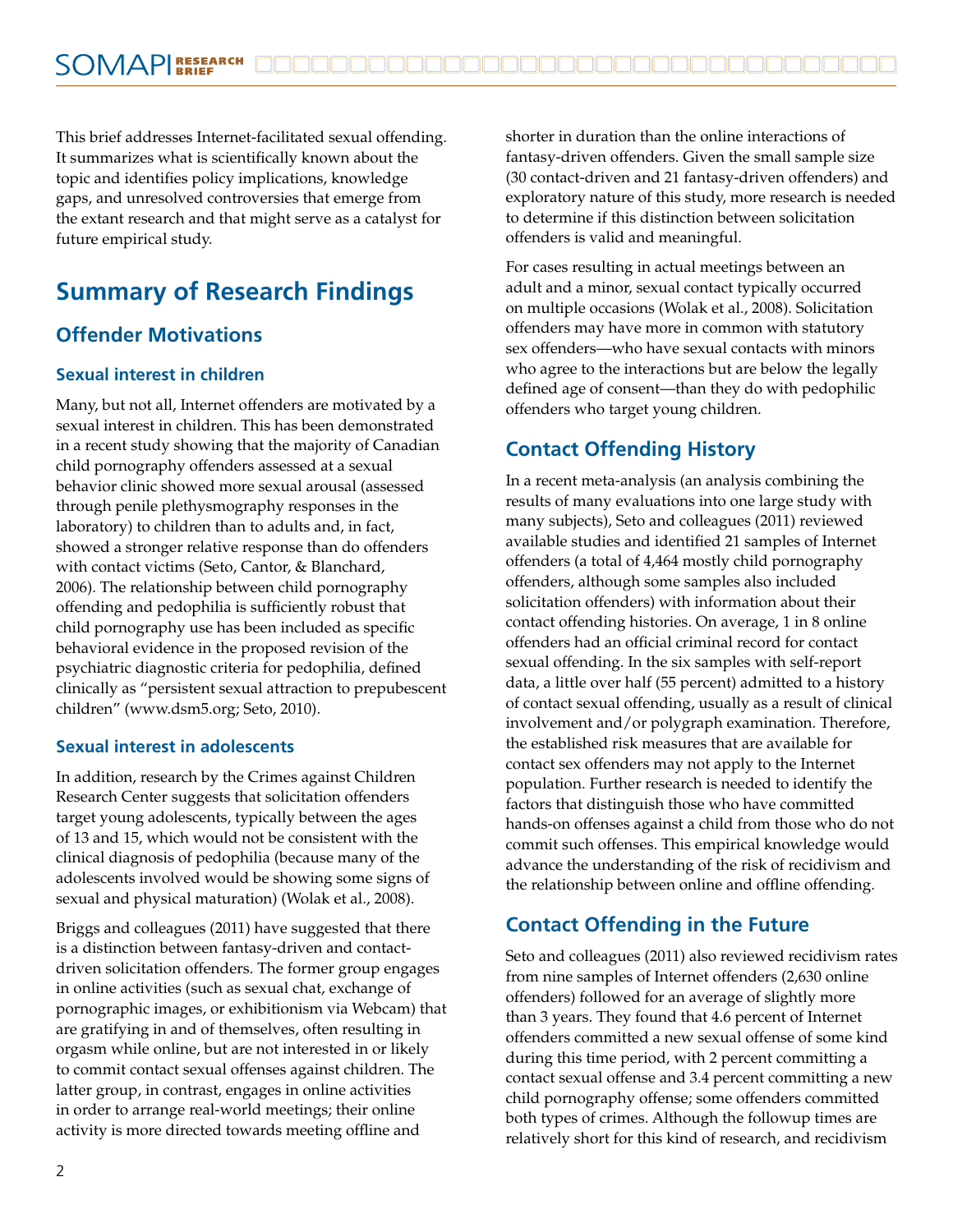rates are expected to increase with more opportunity, these recidivism rates are lower than those observed in recidivism studies of offline offenders (Hanson & Morton-Bourgon, 2005) and belie the idea that all Internet offenders pose a high risk of committing contact offenses in the future.

#### **Recidivism Risk Factors**

Research is beginning to emerge on the factors that predict recidivism among Internet sex offenders, although more studies—using large samples, a set of theoretically or empirically plausible risk factors, longer followup times, and comprehensive criminal records—are clearly needed. These initially identified risk factors appear to be the same kinds of risk factors seen in decades of research on contact sex offenders, and in research on all kinds of offenders generally. For example, recent studies have shown that wellestablished nonsexual criminological factors such as offender age at time of first arrest, prior criminal history, and failure on prior conditional release (such as bail or parole) can predict sexual recidivism among child pornography offenders (Seto & Eke, 2005; Eke, Seto, & Williams, 2011). Unpublished data suggest that other factors (such as substance use problems and admissions of sexual interest in children) can also predict contact sexual offending (e.g., Eke & Seto, 2012). Among child pornography offenders, the ratio of content depicting boys compared to girls predicts child pornography recidivism (Eke & Seto, 2012), which is in line with much research showing that contact sex offenders who target boys are more likely to be pedophiles and more likely to sexually reoffend than those who target girls (Seto, 2008).

As well, Wakeling and colleagues (2001) showed that a modified version of an established risk measure (the Risk Matrix 2000; Thornton, 2007) could predict sexual recidivism in a large sample of Internet offenders in the United Kingdom. Risk Matrix items include offender age, sexual offense and any other sentencing history, having a male victim, having a stranger victim, ever having a live-in romantic relationship, and having any noncontact offenses. Wakeling and her colleagues obtained recidivism data on 1,326 offenders followed for 1 year (2.1 percent recidivism rate) and 994 of these offenders followed for 2 years (3.1 percent recidivism rate). The Risk Matrix was significantly predictive to a similar degree as with contact offenders. Three-quarters of the new sexual offenses were for Internet crimes. If

this research—showing that the same risk factors that are useful in predicting recidivism among conventional contact sex offenders operate in a similar fashion for Internet offenders—holds up in subsequent replications, then clinicians will be empirically justified in using modified versions of existing risk measures to assess Internet offenders, such as the Static-99 (Harris et al., 2003) or Risk Matrix 2000.

#### **Intervention**

There is relatively little literature on the treatment of Internet offenders. Typically, knowledge about characteristics and risk of recidivism is established before knowledge about treatment approaches and outcomes, because of the time it takes to develop and implement programs and then evaluate them for recidivism. Sex offender treatment and supervision professionals are struggling to respond to the increasing influx of Internet offenders. Key questions have yet to be addressed regarding intervention—including what the priority treatment targets are, how they should be targeted, and whether interventions can reduce recidivism.

The most clearly articulated program at this time appears to be the Internet Sex Offender Treatment Programme (i-SOTP) developed by Middleton and colleagues in the United Kingdom. This program was created as a result of treatment provider concerns about mixing Internet and contact offenders in group therapy as well as questions about the applicability of some treatment components and targets of conventional contact sex offender treatment programs (McGrath et al., 2009). The program is intended to be less intense than the standard conventional sex offender program available in the United Kingdom; it involves fewer (20 to 30) sessions in either individual or group format and more Internet-relevant content. Research is needed to determine if the treatment approach is effective for Internet offenders.

### **Research Limitations, Conclusions, and Policy Implications**

It is clear from this review that research on Internet offending is relatively new and that there are substantial gaps in our knowledge about Internet offenders and the crimes they commit. At the same time, research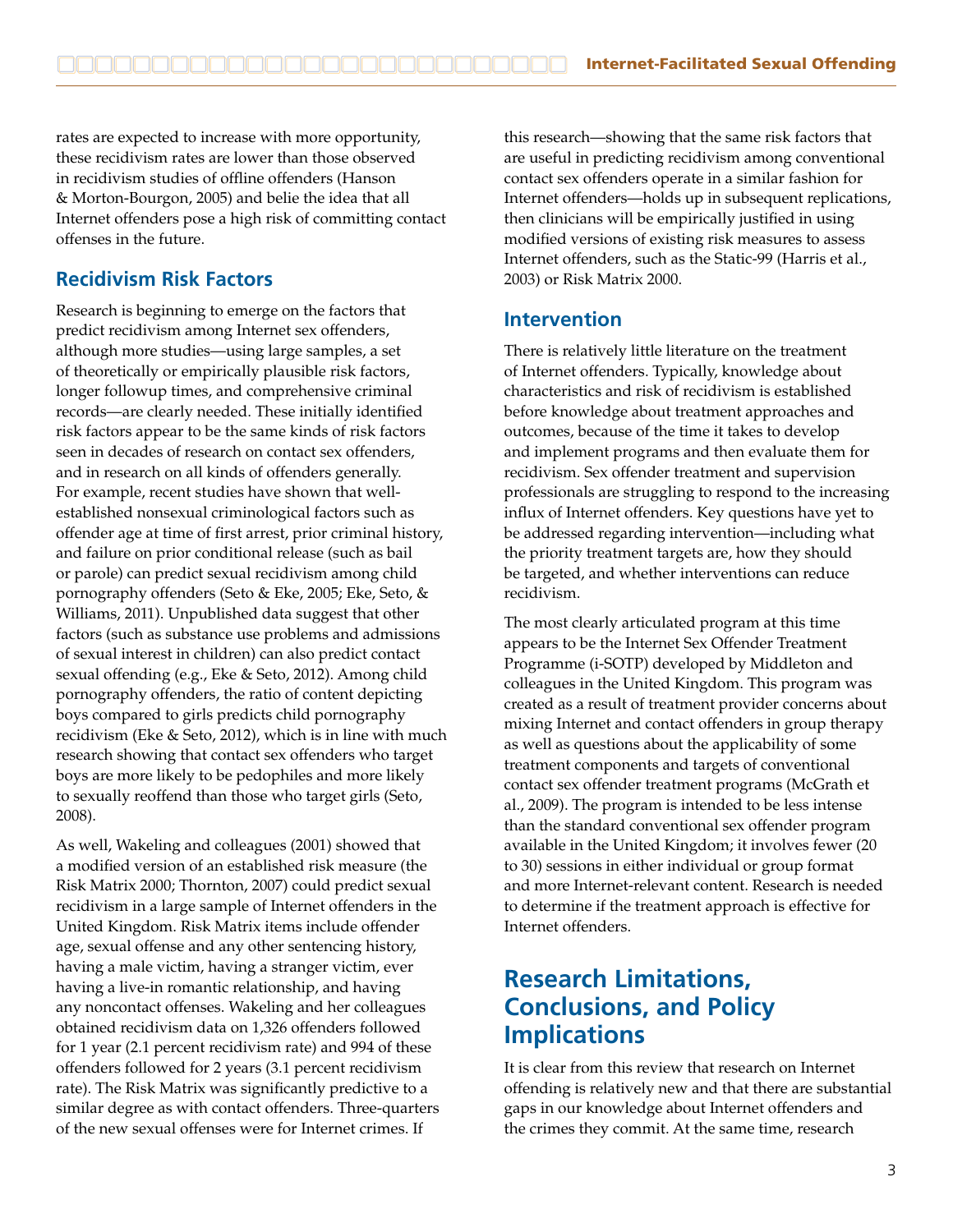conducted over the past 10 years (paralleling the emergence of the Internet in everyday life) sheds some helpful light on some key issues.

#### **Increasing demand**

There is consistent evidence that the number of Internet sexual offending cases is increasing rapidly, with major implications for law enforcement, criminal justice, correctional, and clinical agencies. More precise state-bystate data are needed, however, to better understand the breadth and depth of this increasing demand in order to allocate resources wisely.

#### **Solicitation offenders**

Most of the research on Internet offenders has focused on child pornography offenders. Less is known about the characteristics, contact offending history, and risk of recidivism posed by solicitation offenders, and the extent to which they differ from child pornography offenders and contact sex offenders.

#### **Internet offending types**

Emerging research suggests that solicitation offenders are different from child pornography offenders in meaningful ways. In particular, child pornography offenders are likely to be pedophiles, whereas solicitation offenders appear to be predominantly interested in adolescent girls. This apparent difference in Internet offender motivations may translate to differences in contact offending history, risk of recidivism, and the likely targets of other criminal sexual behavior (young children vs. adolescent minors).

#### **Overlap with contact offending**

Only 1 in 8 Internet offenders has an official record for contact offending, based on available studies (Seto, Hanson, & Babchishin, 2011). The proportion rises to approximately 4 in 8 when self-reported offending is added, but this still falls short of the idea that most or all Internet offenders have already committed contact offenses. Internet offenders and conventional sex offenders are not synonymous groups. An important area for future research is to explore the relationship between Internet and contact offending.

#### **Risk to reoffend**

More research is needed, but an analysis of nine available follow-up studies suggests that Internet offenders, as a group, have a relatively low risk of sexually recidivating compared to conventional contact sex offenders. Research distinguishing between different types of Internet offenders will likely be helpful in identifying higher risk Internet offenders who need more intensive interventions.

#### **Intervention**

More research on the onset and maintenance of Internet sexual offending is needed to design effective interventions for those who require it. Existing interventions represent adaptations of current sex offender treatment models, which may or may not work for Internet offenders. Although other areas require research attention as well, intervention is the area with the largest gaps in knowledge.

### **References**

Briggs, P., Simon, W.T., & Simonsen, S. (2011). An exploratory study of Internet-initiated sexual offenses and the chat room sex offender: Has the Internet enabled a new typology of sex offender? *Sexual Abuse: A Journal of Research and Treatment,* 23, 72–91.

Eke, A.W., & Seto, M.C. (2012). Risk assessment of online offenders for law enforcement. In K. Ribisl & E. Quayle (Eds.), *Internet Child Pornography: Understanding and Preventing On-line Child Abuse* (pp. 148–168). Devon, England: Willan.

Eke, A.W., Seto, M.C., & Williams, J. (2011). Examining the criminal history and future offending of child pornography offenders: An extended prospective follow-up study. *Law and Human Behavior,* 35, 466–478.

Finkelhor, D., & Jones, L. (2006). Why have child maltreatment and child victimization declined? *Journal of Social Issues,* 62, 685–716.

Hanson, R.K., & Morton-Bourgon, K. (2005). The characteristics of persistent sex offenders: A metaanalysis of recidivism studies. *Journal of Consulting and Clinical Psychology,* 73, 1154–1163.

Harris, A., Phenix, A., Hanson, R.K., & Thornton, D. (2003). Static-99 Coding Rules Revised—2003. Ottawa,